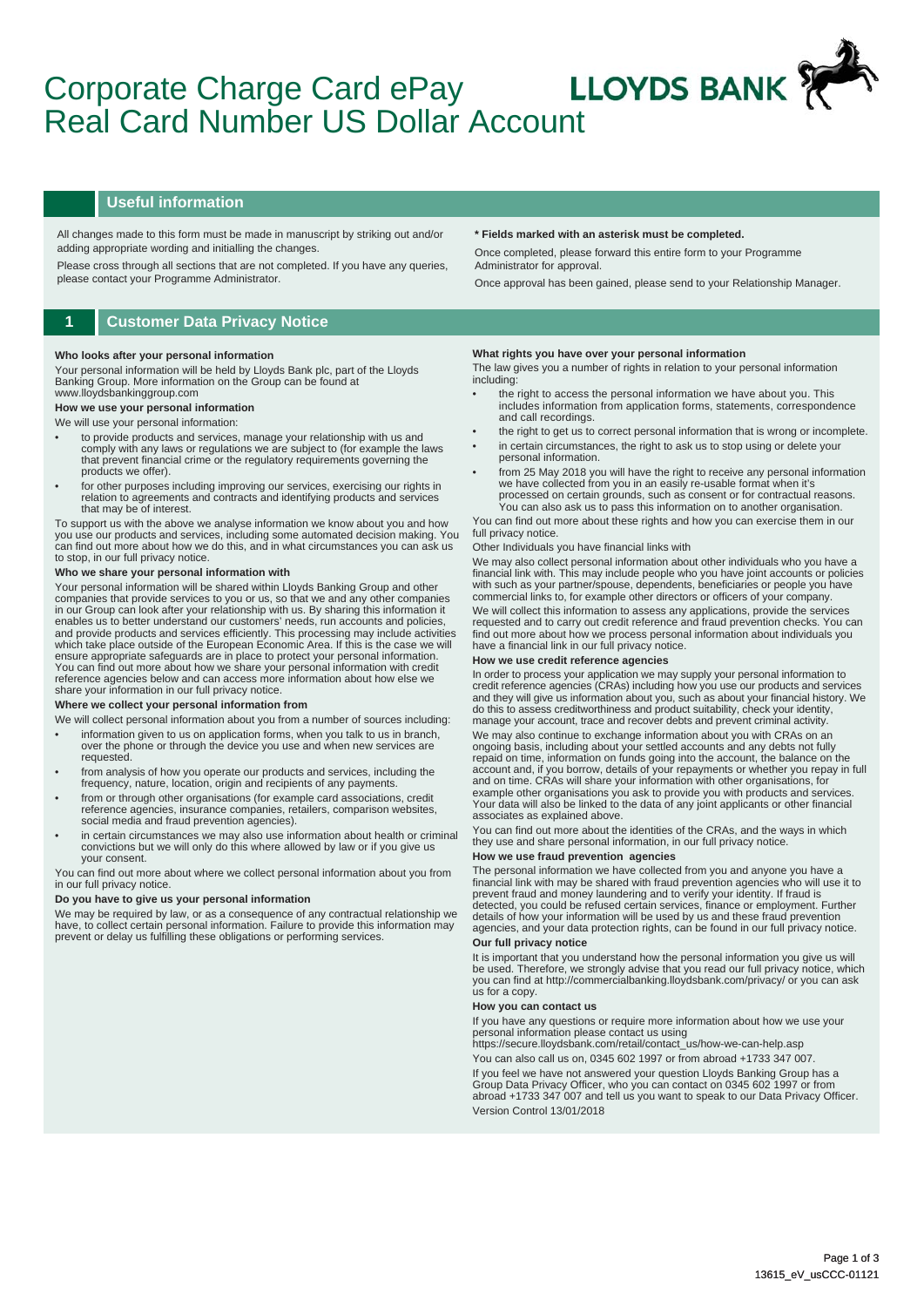| $\overline{2}$                                                                                                                                                                                                                                                                                                                                                                                                                                                                                                                             | <b>Details of cardholder for Real Card Number</b>                                                                                                                                                                                                                |                                                                                                                  |
|--------------------------------------------------------------------------------------------------------------------------------------------------------------------------------------------------------------------------------------------------------------------------------------------------------------------------------------------------------------------------------------------------------------------------------------------------------------------------------------------------------------------------------------------|------------------------------------------------------------------------------------------------------------------------------------------------------------------------------------------------------------------------------------------------------------------|------------------------------------------------------------------------------------------------------------------|
| 2.1                                                                                                                                                                                                                                                                                                                                                                                                                                                                                                                                        | <b>Cardholder details</b>                                                                                                                                                                                                                                        |                                                                                                                  |
| Business name on account*                                                                                                                                                                                                                                                                                                                                                                                                                                                                                                                  |                                                                                                                                                                                                                                                                  | Address for correspondence*                                                                                      |
| Company number                                                                                                                                                                                                                                                                                                                                                                                                                                                                                                                             |                                                                                                                                                                                                                                                                  |                                                                                                                  |
| Title * Mr                                                                                                                                                                                                                                                                                                                                                                                                                                                                                                                                 | <b>Mrs</b><br><b>Miss</b><br>Ms<br>Other (please specify)                                                                                                                                                                                                        | Postcode                                                                                                         |
|                                                                                                                                                                                                                                                                                                                                                                                                                                                                                                                                            |                                                                                                                                                                                                                                                                  | Contact numbers and area dialling codes*                                                                         |
| Your full name*                                                                                                                                                                                                                                                                                                                                                                                                                                                                                                                            |                                                                                                                                                                                                                                                                  | Telephone                                                                                                        |
|                                                                                                                                                                                                                                                                                                                                                                                                                                                                                                                                            |                                                                                                                                                                                                                                                                  | Mobile*                                                                                                          |
| Card alias name (funding account) to flow into OCMS via embosser line 1 *<br>A real card number account can be referred to as either your funding account or card alias.<br>Please enter the name of the new real card number account. This name should be unique. Please<br>be aware that only alphanumeric characters can be used. This will feed into your OCMS tools<br>Card alias name (funding account) *<br>Please enter your card alias name in this box to represent the funding account. This will be<br>stored on your account. |                                                                                                                                                                                                                                                                  | This mobile number is used for some online transactions and CCIS activities.<br>E-mail address (if you have one) |
| Your date of birth *<br>$D[D]/ M M / Y Y Y Y$                                                                                                                                                                                                                                                                                                                                                                                                                                                                                              |                                                                                                                                                                                                                                                                  |                                                                                                                  |
| Nationality                                                                                                                                                                                                                                                                                                                                                                                                                                                                                                                                |                                                                                                                                                                                                                                                                  |                                                                                                                  |
| direct debit                                                                                                                                                                                                                                                                                                                                                                                                                                                                                                                               | Password (maximum 15 characters) *<br>Please note: Your business will settle your monthly statement automatically by                                                                                                                                             |                                                                                                                  |
| $\mathbf{3}$                                                                                                                                                                                                                                                                                                                                                                                                                                                                                                                               | <b>Programme Administrator approval</b>                                                                                                                                                                                                                          |                                                                                                                  |
|                                                                                                                                                                                                                                                                                                                                                                                                                                                                                                                                            | This section must be completed and authorised by the Programme Administrator.                                                                                                                                                                                    | <b>Financial limits</b>                                                                                          |
| Programme number (if known)<br>Monthly credit limit $(\$)^*$<br>Programme Administrator's title:<br>Miss Ms<br>Other title<br>Mr<br>Mrs<br>ハ ハ レ<br>Programme Administrator's full name *                                                                                                                                                                                                                                                                                                                                                  | To Lloyds Bank plc, I request you to issue a card to the proposed Cardholder<br>named in this Corporate Charge Card ePay, subject to the Terms and Conditions<br>agreed between us and subject to the specified limits.<br>Programme Administrator's signature * |                                                                                                                  |
|                                                                                                                                                                                                                                                                                                                                                                                                                                                                                                                                            | Programme Administrator's address*                                                                                                                                                                                                                               | Date $D D  /  M M  /  Y Y Y $                                                                                    |
|                                                                                                                                                                                                                                                                                                                                                                                                                                                                                                                                            |                                                                                                                                                                                                                                                                  |                                                                                                                  |
|                                                                                                                                                                                                                                                                                                                                                                                                                                                                                                                                            | Postcode                                                                                                                                                                                                                                                         |                                                                                                                  |
| 4                                                                                                                                                                                                                                                                                                                                                                                                                                                                                                                                          | <b>Next steps</b>                                                                                                                                                                                                                                                |                                                                                                                  |

Send completed form to **Commercial Card Services, 120 Caldecotte Lake Drive, Caldecotte, Milton Keynes, MK9 1EB**